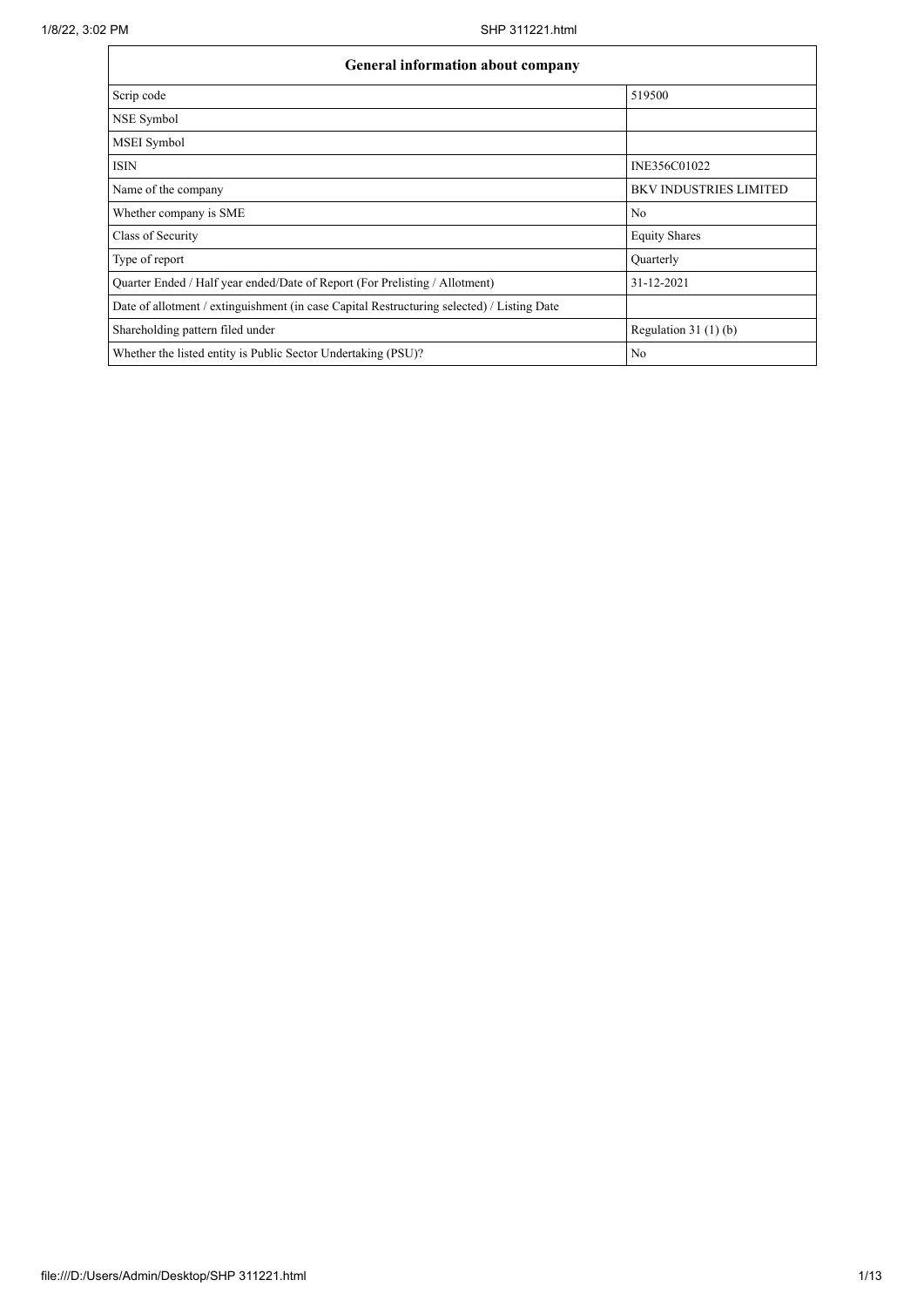$\mathbf{r}$ 

|                | <b>Declaration</b>                                                                        |                |                                |                       |                             |  |  |  |  |
|----------------|-------------------------------------------------------------------------------------------|----------------|--------------------------------|-----------------------|-----------------------------|--|--|--|--|
| Sr.<br>No.     | Particular                                                                                | Yes/No         | Promoter and<br>Promoter Group | Public<br>shareholder | Non Promoter-<br>Non Public |  |  |  |  |
| $\mathbf{1}$   | Whether the Listed Entity has issued any partly paid up shares?                           | N <sub>0</sub> | N <sub>o</sub>                 | N <sub>o</sub>        | N <sub>o</sub>              |  |  |  |  |
| $\overline{2}$ | Whether the Listed Entity has issued any Convertible Securities<br>າ                      | N <sub>o</sub> | No                             | N <sub>o</sub>        | N <sub>o</sub>              |  |  |  |  |
| $\overline{3}$ | Whether the Listed Entity has issued any Warrants?                                        | N <sub>0</sub> | No                             | N <sub>o</sub>        | N <sub>o</sub>              |  |  |  |  |
| $\overline{4}$ | Whether the Listed Entity has any shares against which<br>depository receipts are issued? | N <sub>0</sub> | N <sub>o</sub>                 | N <sub>o</sub>        | N <sub>o</sub>              |  |  |  |  |
| $\mathfrak{S}$ | Whether the Listed Entity has any shares in locked-in?                                    | N <sub>0</sub> | No                             | N <sub>0</sub>        | N <sub>o</sub>              |  |  |  |  |
| 6              | Whether any shares held by promoters are pledge or otherwise<br>encumbered?               | No             | N <sub>o</sub>                 |                       |                             |  |  |  |  |
| $\overline{7}$ | Whether company has equity shares with differential voting<br>rights?                     | No             | N <sub>o</sub>                 | N <sub>0</sub>        | N <sub>o</sub>              |  |  |  |  |
| 8              | Whether the listed entity has any significant beneficial owner?                           | N <sub>0</sub> |                                |                       |                             |  |  |  |  |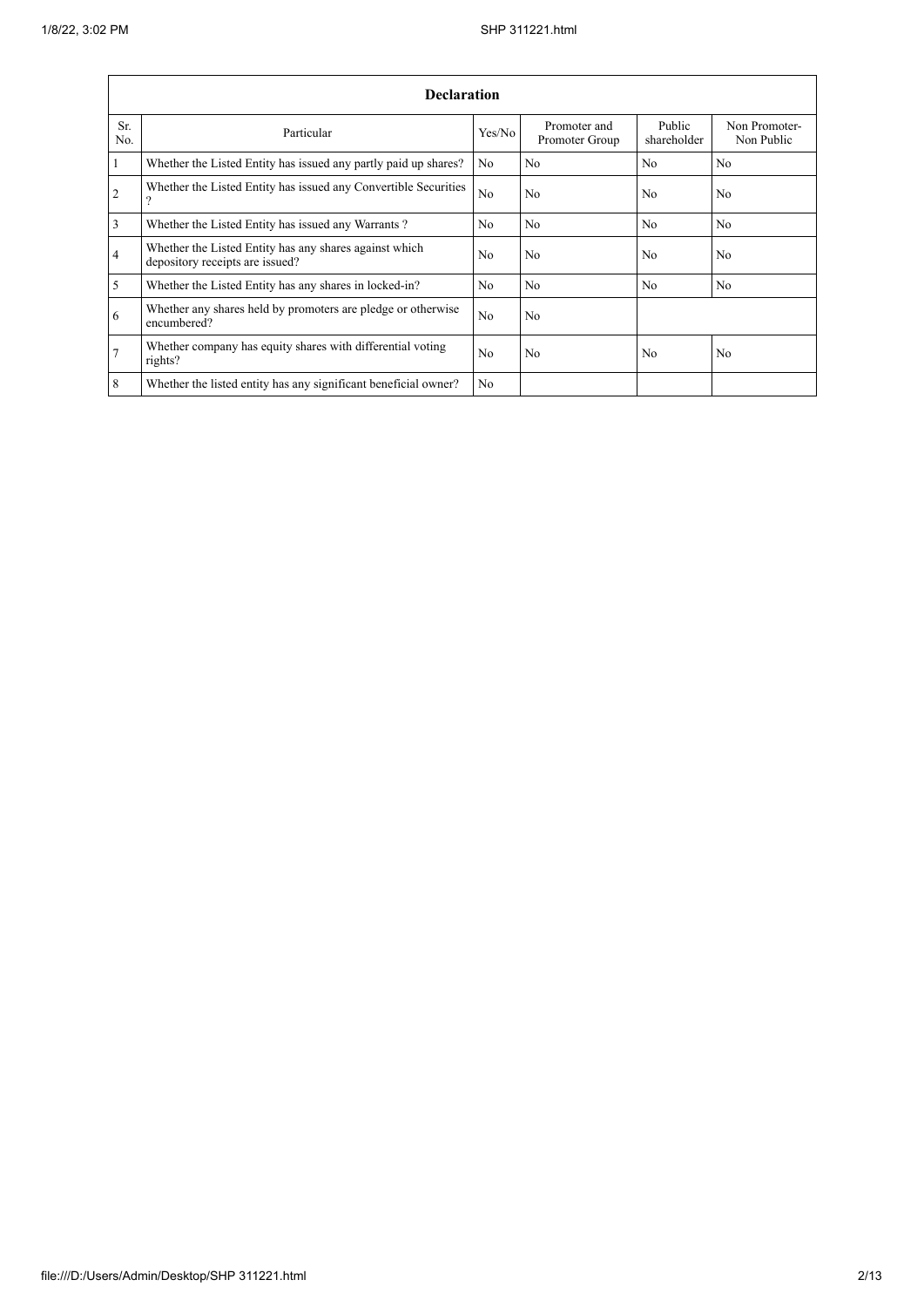$\mathsf{I}$ 

|                                        |                                           |                                                              |                       |                       |                                              |                                        | Table I - Summary Statement holding of specified securities      |                           |               |          |                     |
|----------------------------------------|-------------------------------------------|--------------------------------------------------------------|-----------------------|-----------------------|----------------------------------------------|----------------------------------------|------------------------------------------------------------------|---------------------------|---------------|----------|---------------------|
|                                        | Category                                  | No. of<br>fully paid<br>Nos. Of<br>shareholders<br>up equity | No. Of<br>Partly      | No. Of<br>shares      | Total nos.<br>shares                         | Shareholding as a<br>% of total no. of | Number of Voting Rights held in each<br>class of securities (IX) |                           |               |          |                     |
| Category<br>$\left( \mathrm{I}\right)$ | of<br>shareholder                         |                                                              |                       | paid-up<br>equity     | underlying<br>Depository<br>Receipts<br>(VI) | held (VII)                             | shares (calculated<br>as per SCRR,                               | No of Voting (XIV) Rights |               |          | Total as a          |
|                                        | (II)                                      | (III)                                                        | shares<br>held $(IV)$ | shares<br>held<br>(V) |                                              | $= (IV) +$<br>$(V)$ + $(VI)$           | 1957) (VIII) As a<br>% of $(A+B+C2)$                             | Class eg:<br>X            | Class<br>eg:y | Total    | $%$ of<br>$(A+B+C)$ |
| (A)                                    | Promoter<br>&<br>Promoter<br>Group        | 10                                                           | 10815784              |                       |                                              | 10815784                               | 70.01                                                            | 10815784                  |               | 10815784 | 70.01               |
| (B)                                    | Public                                    | 13830                                                        | 4632800               |                       |                                              | 4632800                                | 29.99                                                            | 4632800                   |               | 4632800  | 29.99               |
| (C)                                    | Non<br>Promoter-<br>Non Public            |                                                              |                       |                       |                                              |                                        |                                                                  |                           |               |          |                     |
| (C1)                                   | <b>Shares</b><br>underlying<br><b>DRs</b> |                                                              |                       |                       |                                              |                                        |                                                                  |                           |               |          |                     |
| (C2)                                   | Shares held<br>by<br>Employee<br>Trusts   |                                                              |                       |                       |                                              |                                        |                                                                  |                           |               |          |                     |
|                                        | Total                                     | 13840                                                        | 15448584              |                       |                                              | 15448584                               | 100                                                              | 15448584                  |               | 15448584 | 100                 |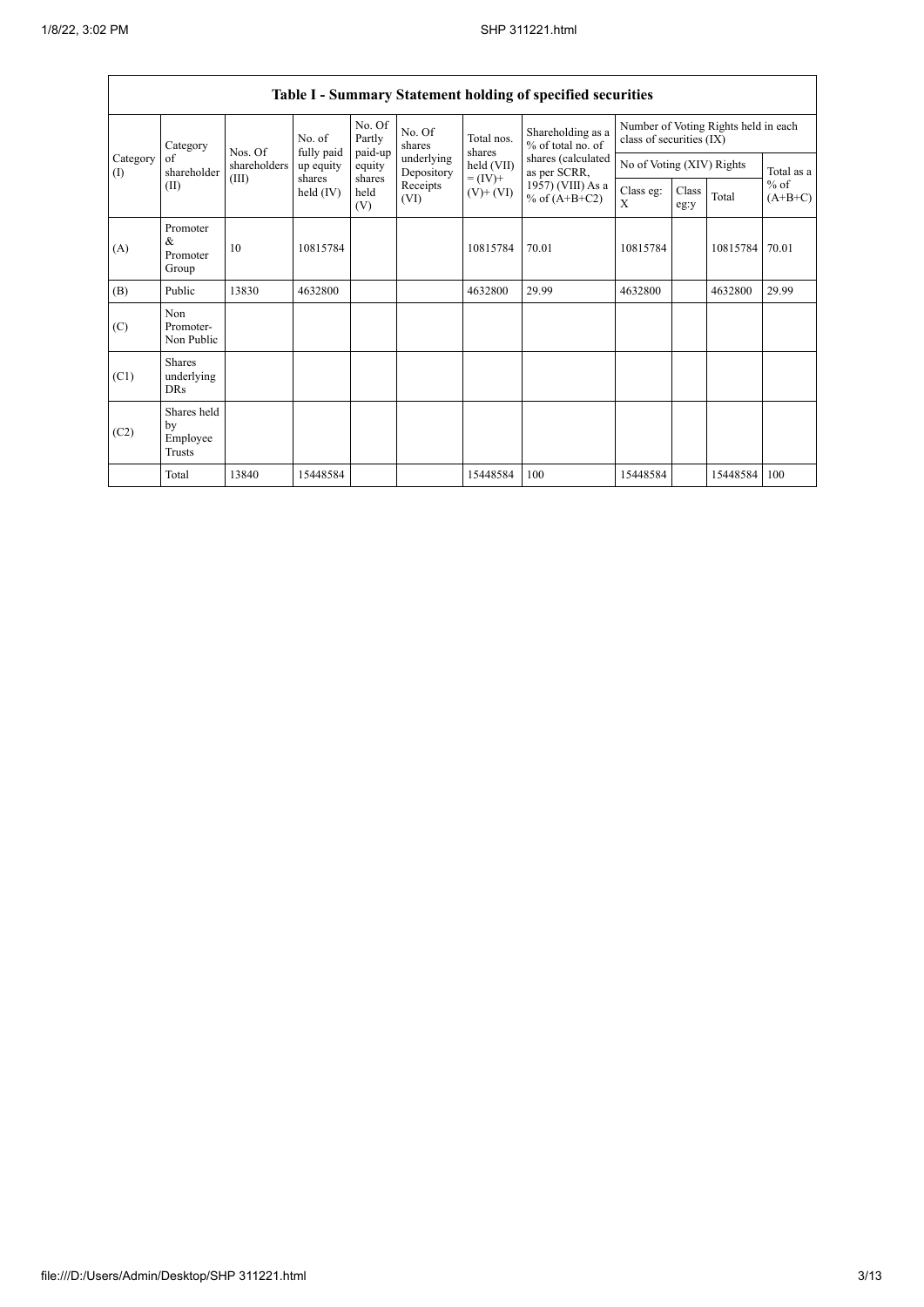|                 |                                                |                                                                                                                                                                  |                                                     |                                                                                            | Table I - Summary Statement holding of specified securities                        |                                                  |            |                                                                               |                                |                                       |
|-----------------|------------------------------------------------|------------------------------------------------------------------------------------------------------------------------------------------------------------------|-----------------------------------------------------|--------------------------------------------------------------------------------------------|------------------------------------------------------------------------------------|--------------------------------------------------|------------|-------------------------------------------------------------------------------|--------------------------------|---------------------------------------|
| Category<br>(1) | Category<br>of<br>shareholder<br>(II)          | No. Of<br>No. of<br>Shares<br><b>Shares</b><br>Underlying<br>Underlying<br>Outstanding<br>Outstanding<br>convertible<br>Warrants<br>securities<br>$(X_i)$<br>(X) |                                                     | No. Of Shares<br>Underlying<br>Outstanding<br>convertible                                  | Shareholding, as a %<br>assuming full<br>conversion of<br>convertible securities ( | Number of<br>Locked in<br>shares $(XII)$         |            | Number of<br><b>Shares</b><br>pledged or<br>otherwise<br>encumbered<br>(XIII) |                                | Number of<br>equity shares<br>held in |
|                 |                                                |                                                                                                                                                                  | securities and<br>No. Of<br>Warrants $(X_i)$<br>(a) | as a percentage of<br>diluted share capital)<br>$(XI) = (VII)+(X) As a %$<br>of $(A+B+C2)$ | No.<br>(a)                                                                         | As a<br>$%$ of<br>total<br>Shares<br>held<br>(b) | No.<br>(a) | As a<br>$%$ of<br>total<br><b>Shares</b><br>held<br>(b)                       | dematerialized<br>form $(XIV)$ |                                       |
| (A)             | Promoter<br>$\&$<br>Promoter<br>Group          |                                                                                                                                                                  |                                                     |                                                                                            | 70.01                                                                              |                                                  |            |                                                                               |                                | 10815784                              |
| (B)             | Public                                         |                                                                                                                                                                  |                                                     |                                                                                            | 29.99                                                                              |                                                  |            |                                                                               |                                | 1888400                               |
| (C)             | Non<br>Promoter-<br>Non Public                 |                                                                                                                                                                  |                                                     |                                                                                            |                                                                                    |                                                  |            |                                                                               |                                |                                       |
| (C1)            | Shares<br>underlying<br><b>DRs</b>             |                                                                                                                                                                  |                                                     |                                                                                            |                                                                                    |                                                  |            |                                                                               |                                |                                       |
| (C2)            | Shares held<br>by<br>Employee<br><b>Trusts</b> |                                                                                                                                                                  |                                                     |                                                                                            |                                                                                    |                                                  |            |                                                                               |                                |                                       |
|                 | Total                                          |                                                                                                                                                                  |                                                     |                                                                                            | 100                                                                                |                                                  |            |                                                                               |                                | 12704184                              |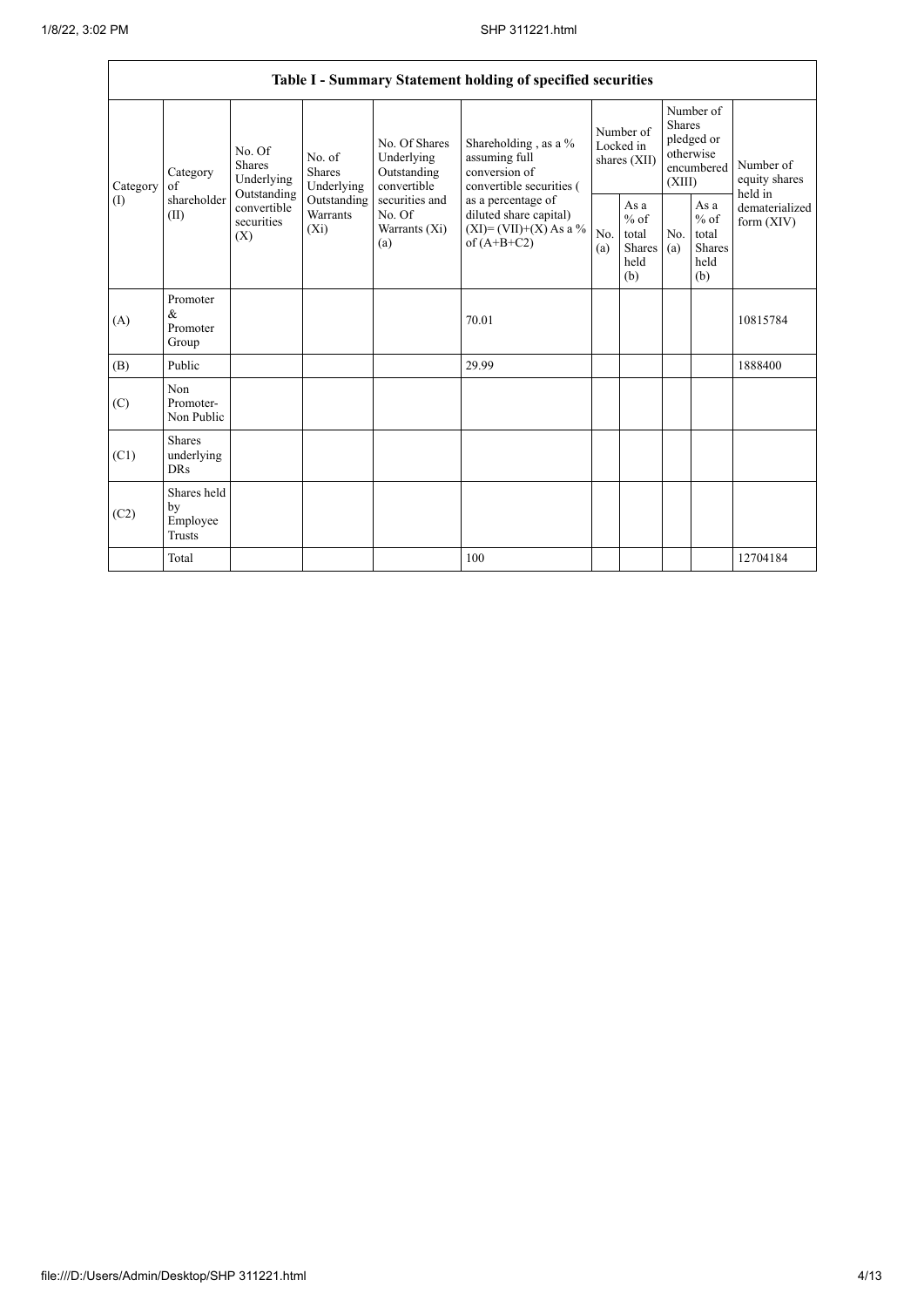$\Gamma$ 

 $\overline{\phantom{0}}$ 

|                                                                                                | Table II - Statement showing shareholding pattern of the Promoter and Promoter Group                    |                                                                              |                                   |                                 |                                    |                             |                                                      |                           |               |                                      |                           |  |  |
|------------------------------------------------------------------------------------------------|---------------------------------------------------------------------------------------------------------|------------------------------------------------------------------------------|-----------------------------------|---------------------------------|------------------------------------|-----------------------------|------------------------------------------------------|---------------------------|---------------|--------------------------------------|---------------------------|--|--|
|                                                                                                |                                                                                                         |                                                                              |                                   | No.<br>Of                       | No. Of                             | Total nos.                  | Shareholding<br>as a % of                            | class of securities (IX)  |               | Number of Voting Rights held in each |                           |  |  |
| Sr.                                                                                            | Category &<br>Name of the                                                                               | Nos. Of<br>shareholders                                                      | No. of<br>fully paid<br>up equity | Partly<br>paid-<br>up           | shares<br>underlying<br>Depository | shares<br>held<br>$(VII) =$ | total no. of<br>shares<br>(calculated as             | No of Voting (XIV) Rights |               |                                      | Total<br>as a %<br>of     |  |  |
|                                                                                                | Shareholders (I)                                                                                        | (III)                                                                        | shares<br>held (IV)               | equity<br>shares<br>held<br>(V) | Receipts<br>(VI)                   | $(IV)$ +<br>$(V)$ + $(VI)$  | per SCRR,<br>1957) (VIII)<br>As a % of<br>$(A+B+C2)$ | Class eg:<br>X            | Class<br>eg:y | Total                                | Total<br>Voting<br>rights |  |  |
| $\boldsymbol{\rm{A}}$                                                                          | Table II - Statement showing shareholding pattern of the Promoter and Promoter Group                    |                                                                              |                                   |                                 |                                    |                             |                                                      |                           |               |                                      |                           |  |  |
| (1)                                                                                            | Indian                                                                                                  |                                                                              |                                   |                                 |                                    |                             |                                                      |                           |               |                                      |                           |  |  |
| (a)                                                                                            | Individuals/Hindu<br>undivided Family                                                                   | 10                                                                           | 10815784                          |                                 |                                    | 10815784                    | 70.01                                                | 10815784                  |               | 10815784                             | 70.01                     |  |  |
| Sub-Total<br>(A)(1)                                                                            |                                                                                                         | 10                                                                           | 10815784                          |                                 |                                    | 10815784                    | 70.01                                                | 10815784                  |               | 10815784                             | 70.01                     |  |  |
| (2)                                                                                            | Foreign                                                                                                 |                                                                              |                                   |                                 |                                    |                             |                                                      |                           |               |                                      |                           |  |  |
| Total<br>Shareholding<br>of Promoter<br>and<br>Promoter<br>Group $(A)=$<br>$(A)(1)+(A)$<br>(2) |                                                                                                         | 10                                                                           | 10815784                          |                                 |                                    | 10815784                    | 70.01                                                | 10815784                  |               | 10815784                             | 70.01                     |  |  |
| $\, {\bf B}$                                                                                   |                                                                                                         | Table III - Statement showing shareholding pattern of the Public shareholder |                                   |                                 |                                    |                             |                                                      |                           |               |                                      |                           |  |  |
| (1)                                                                                            | Institutions                                                                                            |                                                                              |                                   |                                 |                                    |                             |                                                      |                           |               |                                      |                           |  |  |
| (a)                                                                                            | Mutual Funds                                                                                            | $\overline{2}$                                                               | 41900                             |                                 |                                    | 41900                       | 0.27                                                 | 41900                     |               | 41900                                | 0.27                      |  |  |
| (f)                                                                                            | Financial<br>Institutions/<br><b>Banks</b>                                                              | 1                                                                            | 5000                              |                                 |                                    | 5000                        | 0.03                                                 | 5000                      |               | 5000                                 | 0.03                      |  |  |
| (i)                                                                                            | Any Other<br>(specify)                                                                                  | 1                                                                            | 19400                             |                                 |                                    | 19400                       | 0.13                                                 | 19400                     |               | 19400                                | 0.13                      |  |  |
| Sub-Total<br>(B)(1)                                                                            |                                                                                                         | 4                                                                            | 66300                             |                                 |                                    | 66300                       | 0.43                                                 | 66300                     |               | 66300                                | 0.43                      |  |  |
| (3)                                                                                            | Non-institutions                                                                                        |                                                                              |                                   |                                 |                                    |                             |                                                      |                           |               |                                      |                           |  |  |
| (a(i))                                                                                         | Individuals -<br>i.Individual<br>shareholders<br>holding nominal<br>share capital up<br>to Rs. 2 lakhs. | 13647                                                                        | 3787395                           |                                 |                                    | 3787395                     | 24.52                                                | 3787395                   |               | 3787395                              | 24.52                     |  |  |
| (e)                                                                                            | Any Other<br>(specify)                                                                                  | 179                                                                          | 779105                            |                                 |                                    | 779105                      | 5.04                                                 | 779105                    |               | 779105                               | 5.04                      |  |  |
| Sub-Total<br>(B)(3)                                                                            |                                                                                                         | 13826                                                                        | 4566500                           |                                 |                                    | 4566500                     | 29.56                                                | 4566500                   |               | 4566500                              | 29.56                     |  |  |
| Total Public<br>Shareholding<br>$(B)=(B)(1)+$<br>$(B)(2)+(B)$<br>(3)                           |                                                                                                         | 13830                                                                        | 4632800                           |                                 |                                    | 4632800                     | 29.99                                                | 4632800                   |               | 4632800                              | 29.99                     |  |  |
| $\overline{C}$                                                                                 | Table IV - Statement showing shareholding pattern of the Non Promoter- Non Public shareholder           |                                                                              |                                   |                                 |                                    |                             |                                                      |                           |               |                                      |                           |  |  |
| Total (<br>$A+B+C2$ )                                                                          |                                                                                                         | 13840                                                                        | 15448584                          |                                 |                                    | 15448584                    | 100                                                  | 15448584                  |               | 15448584                             | 100                       |  |  |
| Total<br>$(A+B+C)$                                                                             |                                                                                                         | 13840                                                                        | 15448584                          |                                 |                                    | 15448584                    | 100                                                  | 15448584                  |               | 15448584                             | 100                       |  |  |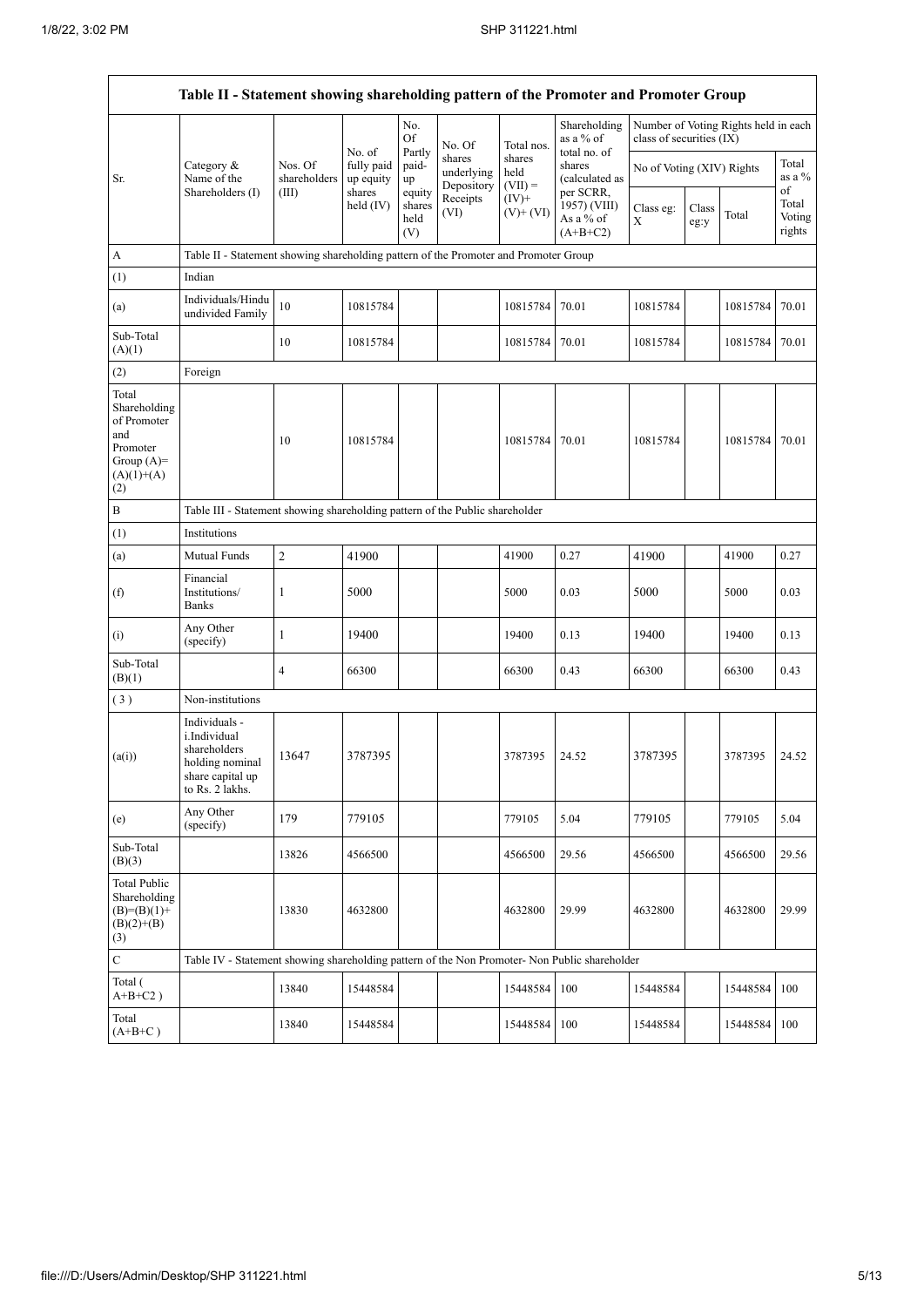.

| Sr.                                                                                     | No. Of<br><b>Shares</b><br>Underlying           | No. of<br><b>Shares</b><br>Underlying                                                                                                                                                            | No. Of Shares<br>Underlying<br>Outstanding                                                                                                                                                                                                                                                                                                                                 | Shareholding, as a %<br>assuming full conversion of<br>convertible securities (as a |            | Number of<br>Locked in<br>shares (XII)           |            |                                                  | Number of<br>equity shares                                                                                                                                                                                           |  |  |
|-----------------------------------------------------------------------------------------|-------------------------------------------------|--------------------------------------------------------------------------------------------------------------------------------------------------------------------------------------------------|----------------------------------------------------------------------------------------------------------------------------------------------------------------------------------------------------------------------------------------------------------------------------------------------------------------------------------------------------------------------------|-------------------------------------------------------------------------------------|------------|--------------------------------------------------|------------|--------------------------------------------------|----------------------------------------------------------------------------------------------------------------------------------------------------------------------------------------------------------------------|--|--|
|                                                                                         | Outstanding<br>convertible<br>securities<br>(X) | Outstanding<br>Warrants<br>$(X_i)$                                                                                                                                                               | securities and<br>No. Of Warrants<br>(Xi)(a)                                                                                                                                                                                                                                                                                                                               | percentage of diluted share<br>capital) $(XI) = (VII)+(X) As$<br>a % of $(A+B+C2)$  | No.<br>(a) | As a<br>$%$ of<br>total<br>Shares<br>held<br>(b) | No.<br>(a) | As a<br>$%$ of<br>total<br>Shares<br>held<br>(b) | held in<br>dematerialized<br>form $(XIV)$<br>10815784<br>10815784<br>10815784<br>$\boldsymbol{0}$<br>$\boldsymbol{0}$<br>$\boldsymbol{0}$<br>$\boldsymbol{0}$<br>1769895<br>118505<br>1888400<br>1888400<br>12704184 |  |  |
| A                                                                                       |                                                 |                                                                                                                                                                                                  | Table II - Statement showing shareholding pattern of the Promoter and Promoter Group<br>Number of<br>Shares<br>pledged or<br>otherwise<br>encumbered<br>(XIII)<br>convertible<br>Table II - Statement showing shareholding pattern of the Promoter and Promoter Group<br>70.01<br>70.01<br>70.01<br>0.27<br>0.03<br>0.13<br>0.43<br>24.52<br>5.04<br>29.56<br>29.99<br>100 |                                                                                     |            |                                                  |            |                                                  |                                                                                                                                                                                                                      |  |  |
| (1)                                                                                     | Indian                                          |                                                                                                                                                                                                  |                                                                                                                                                                                                                                                                                                                                                                            |                                                                                     |            |                                                  |            |                                                  |                                                                                                                                                                                                                      |  |  |
| (a)                                                                                     |                                                 |                                                                                                                                                                                                  |                                                                                                                                                                                                                                                                                                                                                                            |                                                                                     |            |                                                  |            |                                                  |                                                                                                                                                                                                                      |  |  |
| Sub-Total (A)<br>(1)                                                                    |                                                 |                                                                                                                                                                                                  |                                                                                                                                                                                                                                                                                                                                                                            |                                                                                     |            |                                                  |            |                                                  |                                                                                                                                                                                                                      |  |  |
| (2)                                                                                     | Foreign                                         |                                                                                                                                                                                                  |                                                                                                                                                                                                                                                                                                                                                                            |                                                                                     |            |                                                  |            |                                                  |                                                                                                                                                                                                                      |  |  |
| Total<br>Shareholding<br>of Promoter<br>and Promoter<br>Group $(A)=$<br>$(A)(1)+(A)(2)$ |                                                 |                                                                                                                                                                                                  |                                                                                                                                                                                                                                                                                                                                                                            |                                                                                     |            |                                                  |            |                                                  |                                                                                                                                                                                                                      |  |  |
| $\, {\bf B}$                                                                            |                                                 |                                                                                                                                                                                                  |                                                                                                                                                                                                                                                                                                                                                                            |                                                                                     |            |                                                  |            |                                                  |                                                                                                                                                                                                                      |  |  |
| (1)                                                                                     | Institutions                                    |                                                                                                                                                                                                  |                                                                                                                                                                                                                                                                                                                                                                            |                                                                                     |            |                                                  |            |                                                  |                                                                                                                                                                                                                      |  |  |
| (a)                                                                                     |                                                 |                                                                                                                                                                                                  |                                                                                                                                                                                                                                                                                                                                                                            |                                                                                     |            |                                                  |            |                                                  |                                                                                                                                                                                                                      |  |  |
| (f)                                                                                     |                                                 |                                                                                                                                                                                                  |                                                                                                                                                                                                                                                                                                                                                                            |                                                                                     |            |                                                  |            |                                                  |                                                                                                                                                                                                                      |  |  |
| (i)                                                                                     |                                                 |                                                                                                                                                                                                  |                                                                                                                                                                                                                                                                                                                                                                            |                                                                                     |            |                                                  |            |                                                  |                                                                                                                                                                                                                      |  |  |
| Sub-Total (B)<br>(1)                                                                    |                                                 |                                                                                                                                                                                                  |                                                                                                                                                                                                                                                                                                                                                                            |                                                                                     |            |                                                  |            |                                                  |                                                                                                                                                                                                                      |  |  |
| (3)                                                                                     | Non-institutions                                |                                                                                                                                                                                                  |                                                                                                                                                                                                                                                                                                                                                                            |                                                                                     |            |                                                  |            |                                                  |                                                                                                                                                                                                                      |  |  |
| (a(i))                                                                                  |                                                 |                                                                                                                                                                                                  |                                                                                                                                                                                                                                                                                                                                                                            |                                                                                     |            |                                                  |            |                                                  |                                                                                                                                                                                                                      |  |  |
| (e)                                                                                     |                                                 |                                                                                                                                                                                                  |                                                                                                                                                                                                                                                                                                                                                                            |                                                                                     |            |                                                  |            |                                                  |                                                                                                                                                                                                                      |  |  |
| Sub-Total (B)<br>(3)                                                                    |                                                 |                                                                                                                                                                                                  |                                                                                                                                                                                                                                                                                                                                                                            |                                                                                     |            |                                                  |            |                                                  |                                                                                                                                                                                                                      |  |  |
| <b>Total Public</b><br>Shareholding<br>$(B)= (B)(1) +$<br>$(B)(2)+(B)(3)$               |                                                 |                                                                                                                                                                                                  |                                                                                                                                                                                                                                                                                                                                                                            |                                                                                     |            |                                                  |            |                                                  |                                                                                                                                                                                                                      |  |  |
| $\mathbf C$                                                                             |                                                 | Table III - Statement showing shareholding pattern of the Public shareholder<br>Table IV - Statement showing shareholding pattern of the Non Promoter- Non Public shareholder<br>100<br>12704184 |                                                                                                                                                                                                                                                                                                                                                                            |                                                                                     |            |                                                  |            |                                                  |                                                                                                                                                                                                                      |  |  |
| Total (<br>$A+B+C2$ )                                                                   |                                                 |                                                                                                                                                                                                  |                                                                                                                                                                                                                                                                                                                                                                            |                                                                                     |            |                                                  |            |                                                  |                                                                                                                                                                                                                      |  |  |
| Total (A+B+C                                                                            |                                                 |                                                                                                                                                                                                  |                                                                                                                                                                                                                                                                                                                                                                            |                                                                                     |            |                                                  |            |                                                  |                                                                                                                                                                                                                      |  |  |

÷,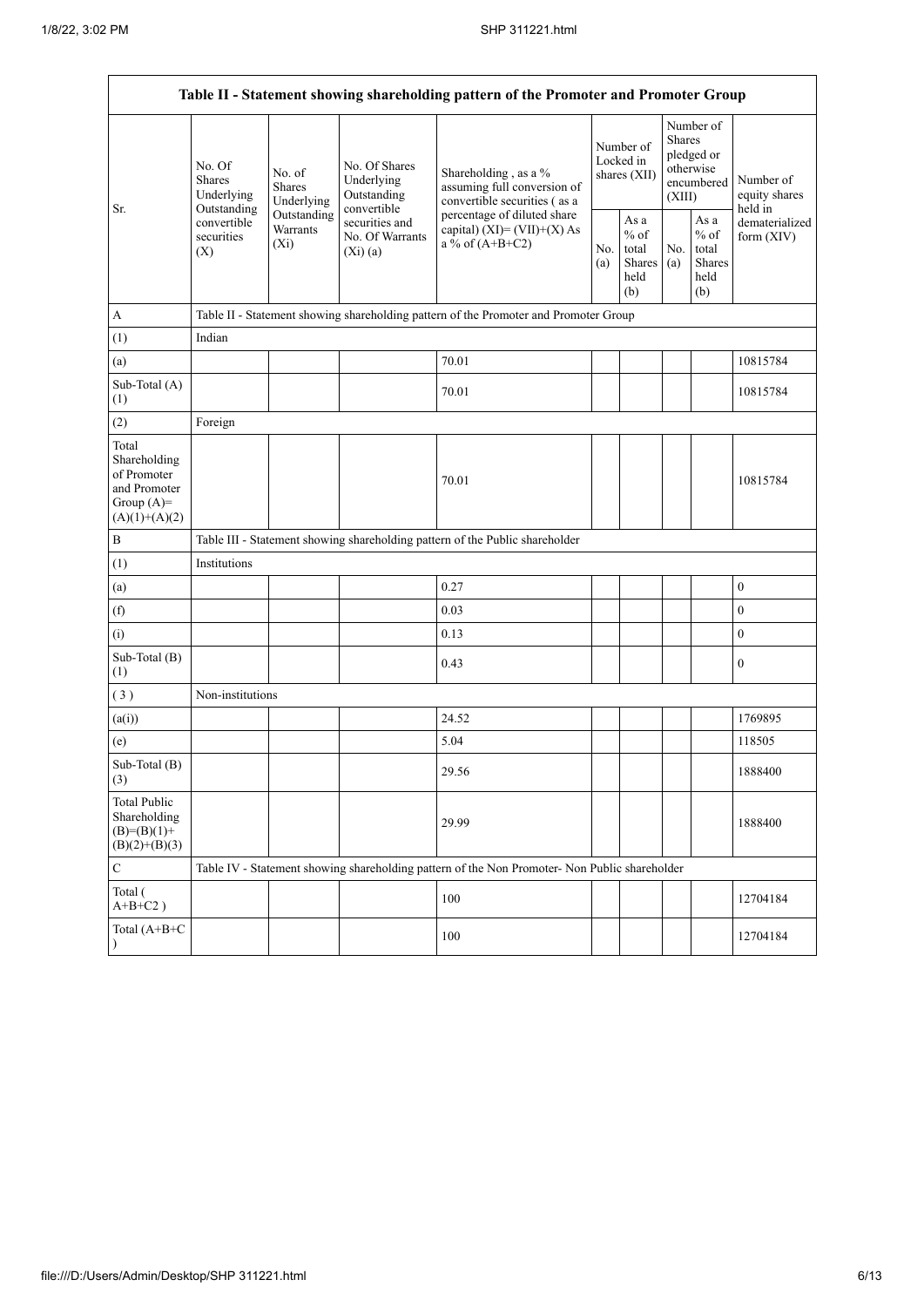|                                                                                                                                                                                                      | Individuals/Hindu undivided Family                            |                                                  |                                                   |                                   |                                     |                               |                                      |  |  |  |  |
|------------------------------------------------------------------------------------------------------------------------------------------------------------------------------------------------------|---------------------------------------------------------------|--------------------------------------------------|---------------------------------------------------|-----------------------------------|-------------------------------------|-------------------------------|--------------------------------------|--|--|--|--|
| Searial No.                                                                                                                                                                                          | $\mathbf{1}$                                                  | $\overline{c}$                                   | 3                                                 | $\overline{4}$                    | $\sqrt{5}$                          | 6                             | $\boldsymbol{7}$                     |  |  |  |  |
| Name of the<br>Shareholders<br>(I)                                                                                                                                                                   | <b>BOMMIDALA</b><br><b>KASIVISWANADHAM</b>                    | <b>BOMMIDALA</b><br><b>SAROJA</b><br><b>DEVI</b> | <b>BOMMIDALA</b><br><b>RAMA</b><br><b>KRISHNA</b> | <b>BOMMIDALA</b><br><b>ANITHA</b> | <b>BOMMIDALA</b><br><b>SRINIVAS</b> | PITCHAIAN<br><b>PULIKONDA</b> | <b>DEVISETTY</b><br><b>RAMA DEVI</b> |  |  |  |  |
| PAN(II)                                                                                                                                                                                              | AETPB2885H                                                    | AHRPB1991K                                       | ADAPB3514H                                        | AHLPB0893J                        | ADAPB2985L                          | ADKPP7277R                    | ACAPD0918N                           |  |  |  |  |
| No. of fully<br>paid up equity<br>shares held<br>(IV)                                                                                                                                                | 158822                                                        | 113716                                           | 9866821                                           | 406825                            | 236900                              | 5000                          | 3500                                 |  |  |  |  |
| No. Of Partly<br>paid-up equity<br>shares held<br>(V)                                                                                                                                                |                                                               |                                                  |                                                   |                                   |                                     |                               |                                      |  |  |  |  |
| No. Of shares<br>underlying<br>Depository<br>Receipts (VI)                                                                                                                                           |                                                               |                                                  |                                                   |                                   |                                     |                               |                                      |  |  |  |  |
| Total nos.<br>shares held<br>$(VII) = (IV) +$<br>$(V)$ + $(VI)$                                                                                                                                      | 158822                                                        | 113716                                           | 9866821                                           | 406825                            | 236900                              | 5000                          | 3500                                 |  |  |  |  |
| Shareholding<br>as a % of total<br>no. of shares<br>(calculated as<br>per SCRR,<br>1957) (VIII)<br>As a % of<br>$(A+B+C2)$                                                                           | 1.03                                                          | 0.74                                             | 63.87                                             | 2.63                              | 1.53                                | 0.03                          | 0.02                                 |  |  |  |  |
|                                                                                                                                                                                                      | Number of Voting Rights held in each class of securities (IX) |                                                  |                                                   |                                   |                                     |                               |                                      |  |  |  |  |
| Class eg: $X$                                                                                                                                                                                        | 158822                                                        | 113716                                           | 9866821                                           | 406825                            | 236900                              | 5000                          | 3500                                 |  |  |  |  |
| Class eg:y                                                                                                                                                                                           |                                                               |                                                  |                                                   |                                   |                                     |                               |                                      |  |  |  |  |
| Total                                                                                                                                                                                                | 158822                                                        | 113716                                           | 9866821                                           | 406825                            | 236900                              | 5000                          | 3500                                 |  |  |  |  |
| Total as a %<br>of Total<br>Voting rights                                                                                                                                                            | 1.03                                                          | 0.74                                             | 63.87                                             | 2.63                              | 1.53                                | 0.03                          | 0.02                                 |  |  |  |  |
| No. Of Shares<br>Underlying<br>Outstanding<br>convertible<br>securities $(X)$                                                                                                                        |                                                               |                                                  |                                                   |                                   |                                     |                               |                                      |  |  |  |  |
| No. of Shares<br>Underlying<br>Outstanding<br>Warrants (Xi)                                                                                                                                          |                                                               |                                                  |                                                   |                                   |                                     |                               |                                      |  |  |  |  |
| No. Of Shares<br>Underlying<br>Outstanding<br>convertible<br>securities and<br>No. Of<br>Warrants (Xi)<br>(a)                                                                                        |                                                               |                                                  |                                                   |                                   |                                     |                               |                                      |  |  |  |  |
| Shareholding,<br>as a $\%$<br>assuming full<br>conversion of<br>convertible<br>securities (as a<br>percentage of<br>diluted share<br>capital) $(XI)$ =<br>$(VII)+(Xi)(a)$<br>As a % of<br>$(A+B+C2)$ | 1.03                                                          | 0.74                                             | 63.87                                             | 2.63                              | 1.53                                | 0.03                          | 0.02                                 |  |  |  |  |
|                                                                                                                                                                                                      | Number of Locked in shares (XII)                              |                                                  |                                                   |                                   |                                     |                               |                                      |  |  |  |  |
| No. (a)                                                                                                                                                                                              |                                                               |                                                  |                                                   |                                   |                                     |                               |                                      |  |  |  |  |
| As a % of<br>total Shares<br>held (b)                                                                                                                                                                |                                                               |                                                  |                                                   |                                   |                                     |                               |                                      |  |  |  |  |

Number of Shares pledged or otherwise encumbered (XIII)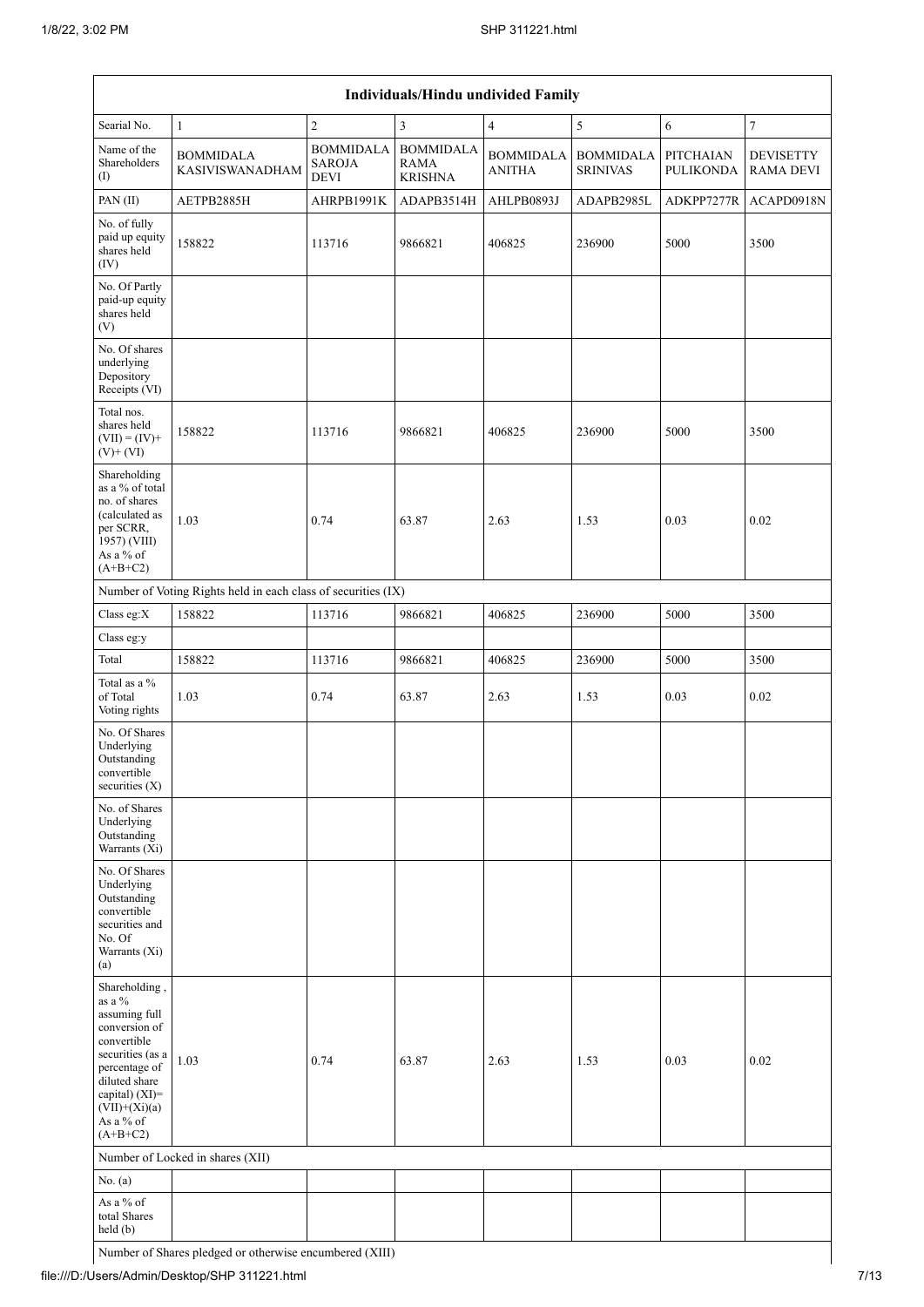| No. (a)                                                                 |                              |          |          |          |          |                   |                   |
|-------------------------------------------------------------------------|------------------------------|----------|----------|----------|----------|-------------------|-------------------|
| As a % of<br>total Shares<br>$\text{held}(\text{b})$                    |                              |          |          |          |          |                   |                   |
| Number of<br>equity shares<br>held in<br>dematerialized<br>form $(XIV)$ | 158822                       | 113716   | 9866821  | 406825   | 236900   | 5000              | 3500              |
|                                                                         | Reason for not providing PAN |          |          |          |          |                   |                   |
| Reason for not<br>providing<br>PAN                                      |                              |          |          |          |          |                   |                   |
| Shareholder<br>type                                                     | Promoter                     | Promoter | Promoter | Promoter | Promoter | Promoter<br>Group | Promoter<br>Group |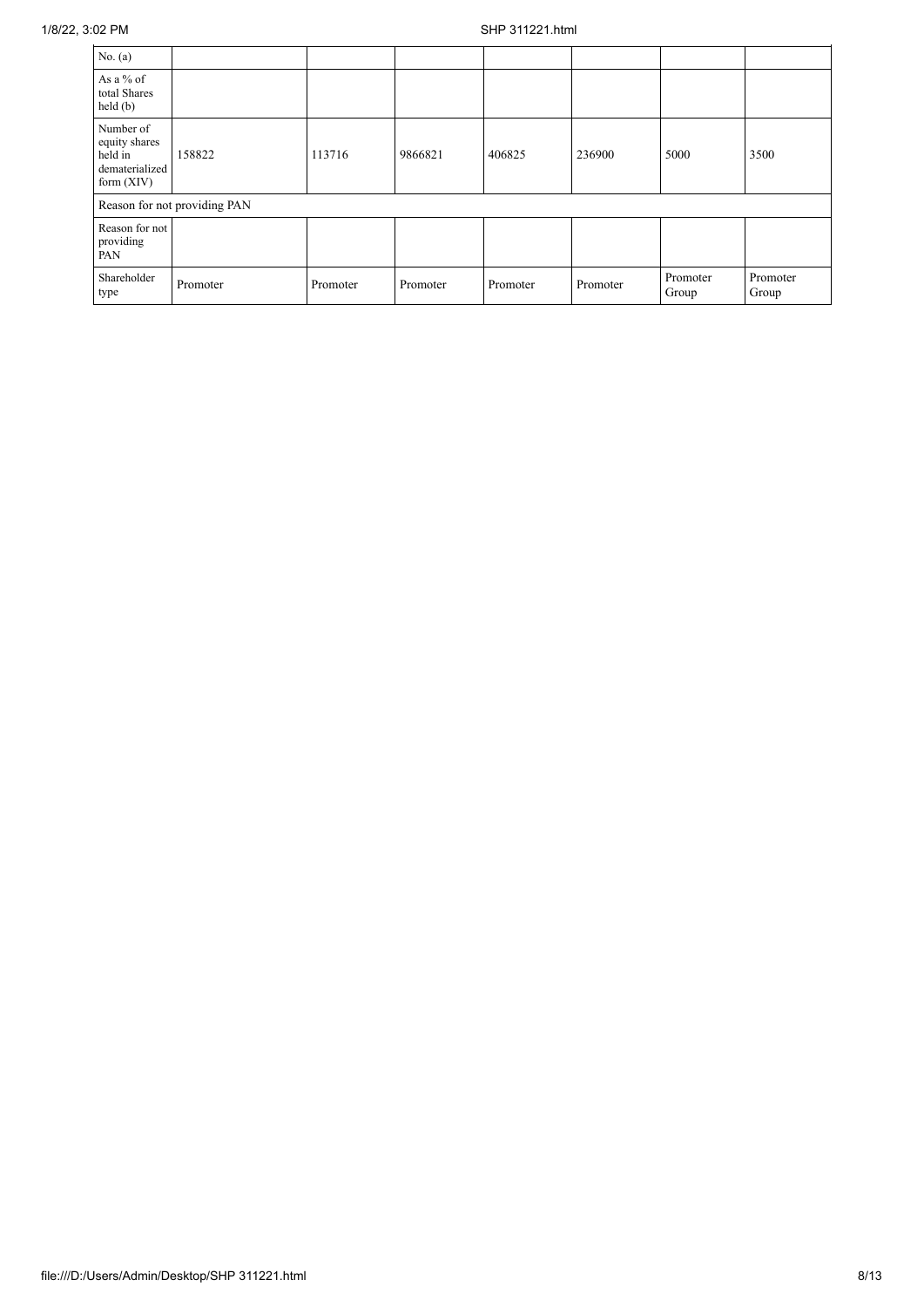|                                                                                                                                                                                          | Individuals/Hindu undivided Family                            |                     |                    |                       |
|------------------------------------------------------------------------------------------------------------------------------------------------------------------------------------------|---------------------------------------------------------------|---------------------|--------------------|-----------------------|
| Searial No.                                                                                                                                                                              | $\,8\,$                                                       | $\mathbf{9}$        | 10                 |                       |
| Name of the<br>Shareholders (I)                                                                                                                                                          | POLISETTY EKANADHA GUPTA - HUF                                | <b>B. RAJESWARI</b> | POLISETTY GNANADEV | Click here to go back |
| PAN(II)                                                                                                                                                                                  | AAGHP3061E                                                    | BAAPB0667H          | AENPP0508F         | Total                 |
| No. of fully paid<br>up equity shares<br>held (IV)                                                                                                                                       | 5000                                                          | 5000                | 14200              | 10815784              |
| No. Of Partly paid-<br>up equity shares<br>held(V)                                                                                                                                       |                                                               |                     |                    |                       |
| No. Of shares<br>underlying<br>Depository<br>Receipts (VI)                                                                                                                               |                                                               |                     |                    |                       |
| Total nos. shares<br>held $(VII) = (IV) +$<br>$(V)$ + $(VI)$                                                                                                                             | 5000                                                          | 5000                | 14200              | 10815784              |
| Shareholding as a<br>% of total no. of<br>shares (calculated<br>as per SCRR,<br>1957) (VIII) As a<br>% of $(A+B+C2)$                                                                     | 0.03                                                          | 0.03                | 0.09               | 70.01                 |
|                                                                                                                                                                                          | Number of Voting Rights held in each class of securities (IX) |                     |                    |                       |
| Class eg:X                                                                                                                                                                               | 5000                                                          | 5000                | 14200              | 10815784              |
| Class eg:y                                                                                                                                                                               |                                                               |                     |                    |                       |
| Total                                                                                                                                                                                    | 5000                                                          | 5000                | 14200              | 10815784              |
| Total as a % of<br><b>Total Voting rights</b>                                                                                                                                            | 0.03                                                          | 0.03                | 0.09               | 70.01                 |
| No. Of Shares<br>Underlying<br>Outstanding<br>convertible<br>securities (X)                                                                                                              |                                                               |                     |                    |                       |
| No. of Shares<br>Underlying<br>Outstanding<br>Warrants (Xi)                                                                                                                              |                                                               |                     |                    |                       |
| No. Of Shares<br>Underlying<br>Outstanding<br>convertible<br>securities and No.<br>Of Warrants (Xi)<br>(a)                                                                               |                                                               |                     |                    |                       |
| Shareholding, as a<br>% assuming full<br>conversion of<br>convertible<br>securities (as a<br>percentage of<br>diluted share<br>capital) (XI)=<br>$(VII)+(Xi)(a)$ As a<br>% of $(A+B+C2)$ | 0.03                                                          | 0.03                | 0.09               | 70.01                 |
| Number of Locked in shares (XII)                                                                                                                                                         |                                                               |                     |                    |                       |
| No. (a)                                                                                                                                                                                  |                                                               |                     |                    |                       |
| As a % of total<br>Shares held (b)                                                                                                                                                       |                                                               |                     |                    |                       |
|                                                                                                                                                                                          | Number of Shares pledged or otherwise encumbered (XIII)       |                     |                    |                       |
| No. (a)                                                                                                                                                                                  |                                                               |                     |                    |                       |
| As a % of total<br>Shares held (b)                                                                                                                                                       |                                                               |                     |                    |                       |
| Number of equity<br>shares held in<br>dematerialized<br>form $(XIV)$                                                                                                                     | 5000                                                          | 5000                | 14200              | 10815784              |
| Reason for not providing PAN                                                                                                                                                             |                                                               |                     |                    |                       |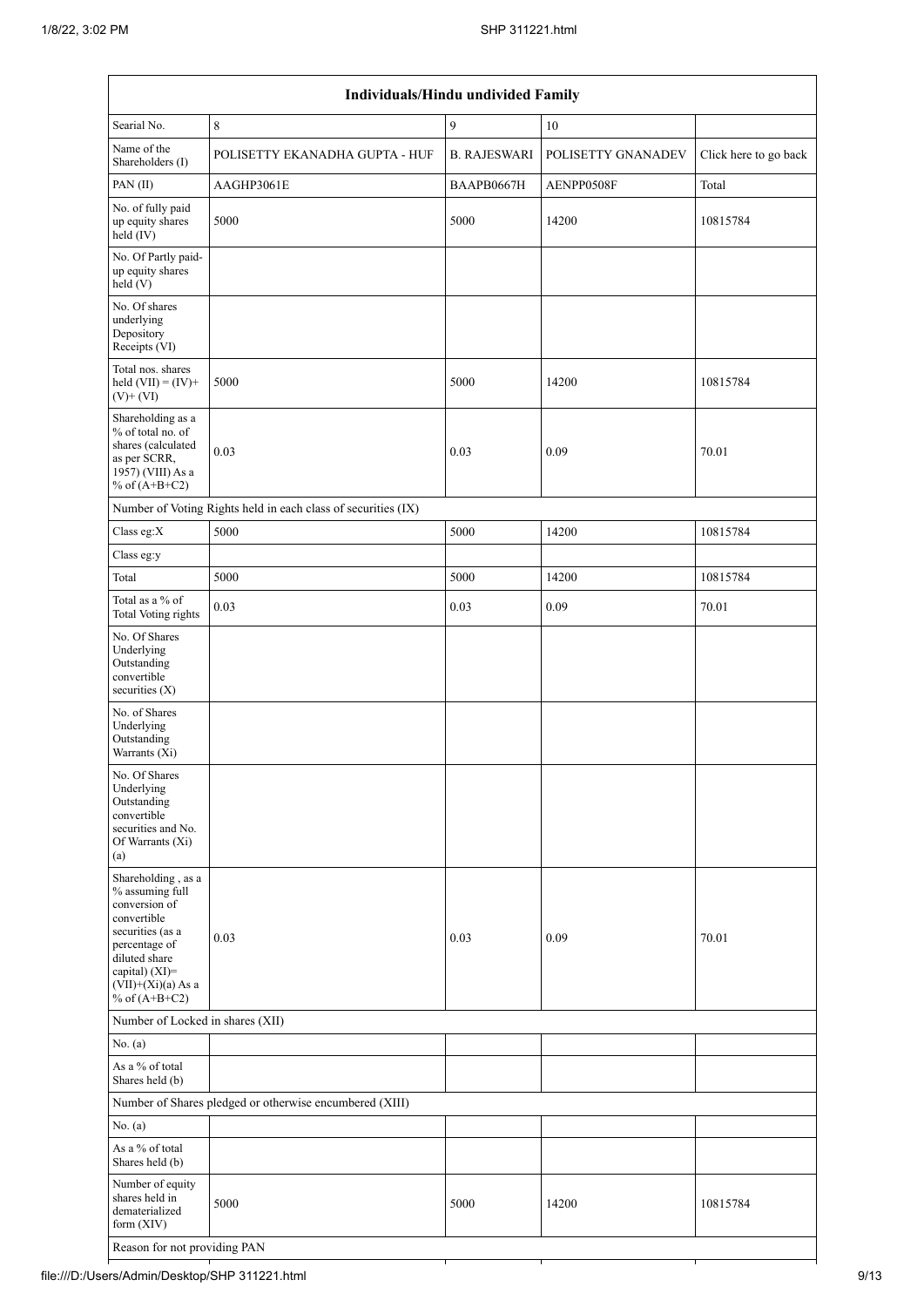| Reason for not<br>providing PAN |                       |                               |  |
|---------------------------------|-----------------------|-------------------------------|--|
| Shareholder type                | <b>Promoter Group</b> | Promoter Group Promoter Group |  |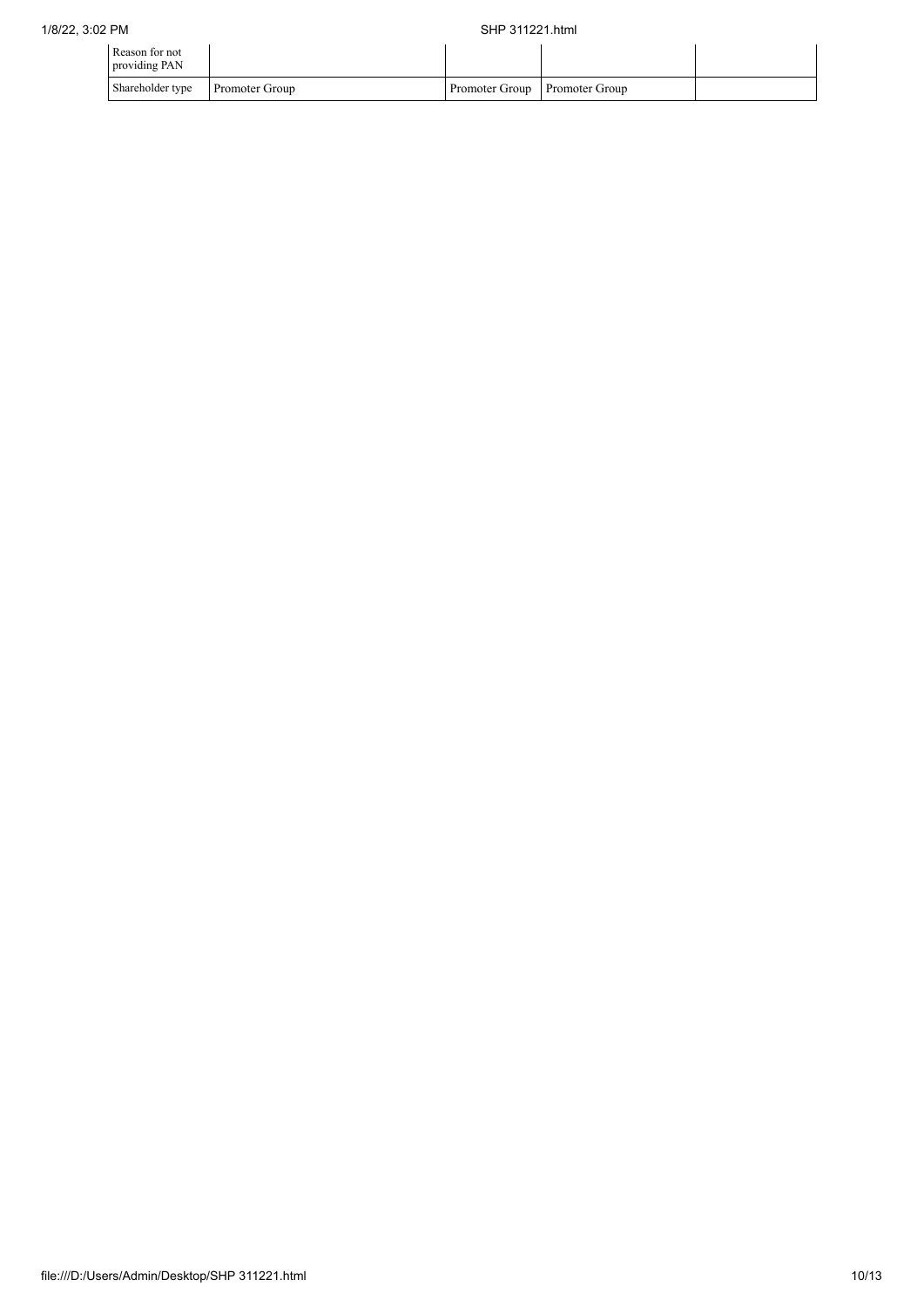|                                                                                                                                                                                      |                                                               | Any Other (specify)     |                           |                       |
|--------------------------------------------------------------------------------------------------------------------------------------------------------------------------------------|---------------------------------------------------------------|-------------------------|---------------------------|-----------------------|
| Searial No.                                                                                                                                                                          | $\mathbf{1}$                                                  | $\sqrt{2}$              | 3                         |                       |
| Category                                                                                                                                                                             | <b>Bodies Corporate</b>                                       | <b>Clearing Members</b> | Non-Resident Indian (NRI) |                       |
| Category / More<br>than 1 percentage                                                                                                                                                 | Category                                                      | Category                | Category                  |                       |
| Name of the<br>Shareholders (I)                                                                                                                                                      |                                                               |                         |                           | Click here to go back |
| PAN(II)                                                                                                                                                                              |                                                               |                         |                           | Total                 |
| No. of the<br>Shareholders (I)                                                                                                                                                       | 101                                                           | 3                       | 75                        | 179                   |
| No. of fully paid<br>up equity shares<br>held (IV)                                                                                                                                   | 613345                                                        | 6397                    | 159363                    | 779105                |
| No. Of Partly paid-<br>up equity shares<br>held $(V)$                                                                                                                                |                                                               |                         |                           |                       |
| No. Of shares<br>underlying<br>Depository<br>Receipts (VI)                                                                                                                           |                                                               |                         |                           |                       |
| Total nos. shares<br>held $(VII) = (IV) +$<br>$(V)$ + $(VI)$                                                                                                                         | 613345                                                        | 6397                    | 159363                    | 779105                |
| Shareholding as a<br>% of total no. of<br>shares (calculated<br>as per SCRR,<br>1957) (VIII) As a<br>% of $(A+B+C2)$                                                                 | 3.97                                                          | 0.04                    | 1.03                      | 5.04                  |
|                                                                                                                                                                                      | Number of Voting Rights held in each class of securities (IX) |                         |                           |                       |
| Class eg: X                                                                                                                                                                          | 613345                                                        | 6397                    | 159363                    | 779105                |
| Class eg:y                                                                                                                                                                           |                                                               |                         |                           |                       |
| Total                                                                                                                                                                                | 613345                                                        | 6397                    | 159363                    | 779105                |
| Total as a % of<br><b>Total Voting rights</b>                                                                                                                                        | 3.97                                                          | 0.04                    | 1.03                      | 5.04                  |
| No. Of Shares<br>Underlying<br>Outstanding<br>convertible<br>securities $(X)$                                                                                                        |                                                               |                         |                           |                       |
| No. of Shares<br>Underlying<br>Outstanding<br>Warrants (Xi)                                                                                                                          |                                                               |                         |                           |                       |
| No. Of Shares<br>Underlying<br>Outstanding<br>convertible<br>securities and No.<br>Of Warrants (Xi)<br>(a)                                                                           |                                                               |                         |                           |                       |
| Shareholding, as a<br>% assuming full<br>conversion of<br>convertible<br>securities (as a<br>percentage of<br>diluted share<br>capital) (XI)=<br>$(VII)+(X)$ As a %<br>of $(A+B+C2)$ | 3.97                                                          | 0.04                    | 1.03                      | 5.04                  |
| Number of Locked in shares (XII)                                                                                                                                                     |                                                               |                         |                           |                       |
| No. $(a)$                                                                                                                                                                            |                                                               |                         |                           |                       |
| As a % of total<br>Shares held (b)                                                                                                                                                   |                                                               |                         |                           |                       |
| Number of equity<br>shares held in<br>dematerialized<br>form $(XIV)$                                                                                                                 | 72945                                                         | 6397                    | 39163                     | 118505                |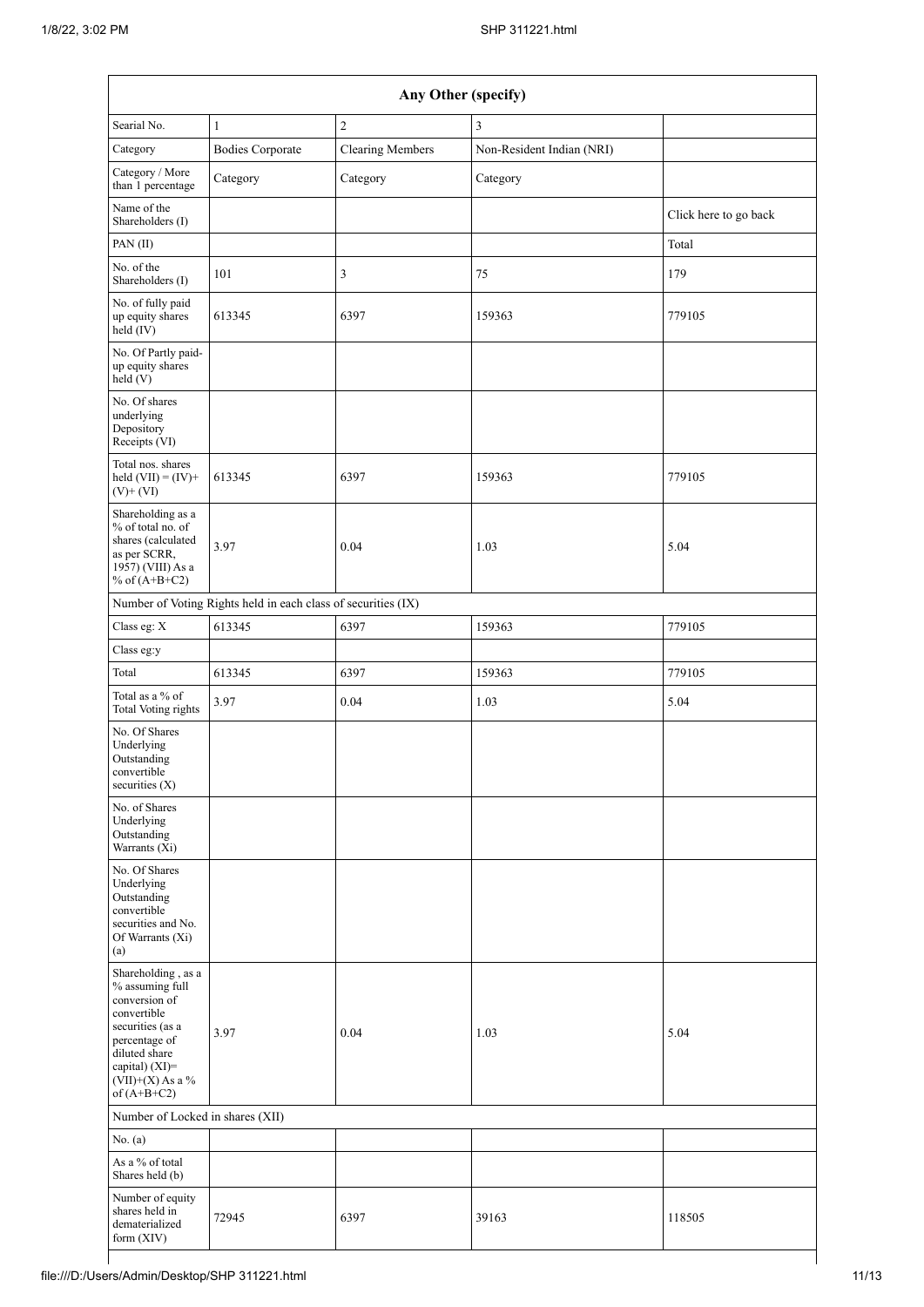| Reason for not providing PAN |  |
|------------------------------|--|
|------------------------------|--|

| Reason for not providing PAN    |  |  |  |  |
|---------------------------------|--|--|--|--|
| Reason for not<br>providing PAN |  |  |  |  |